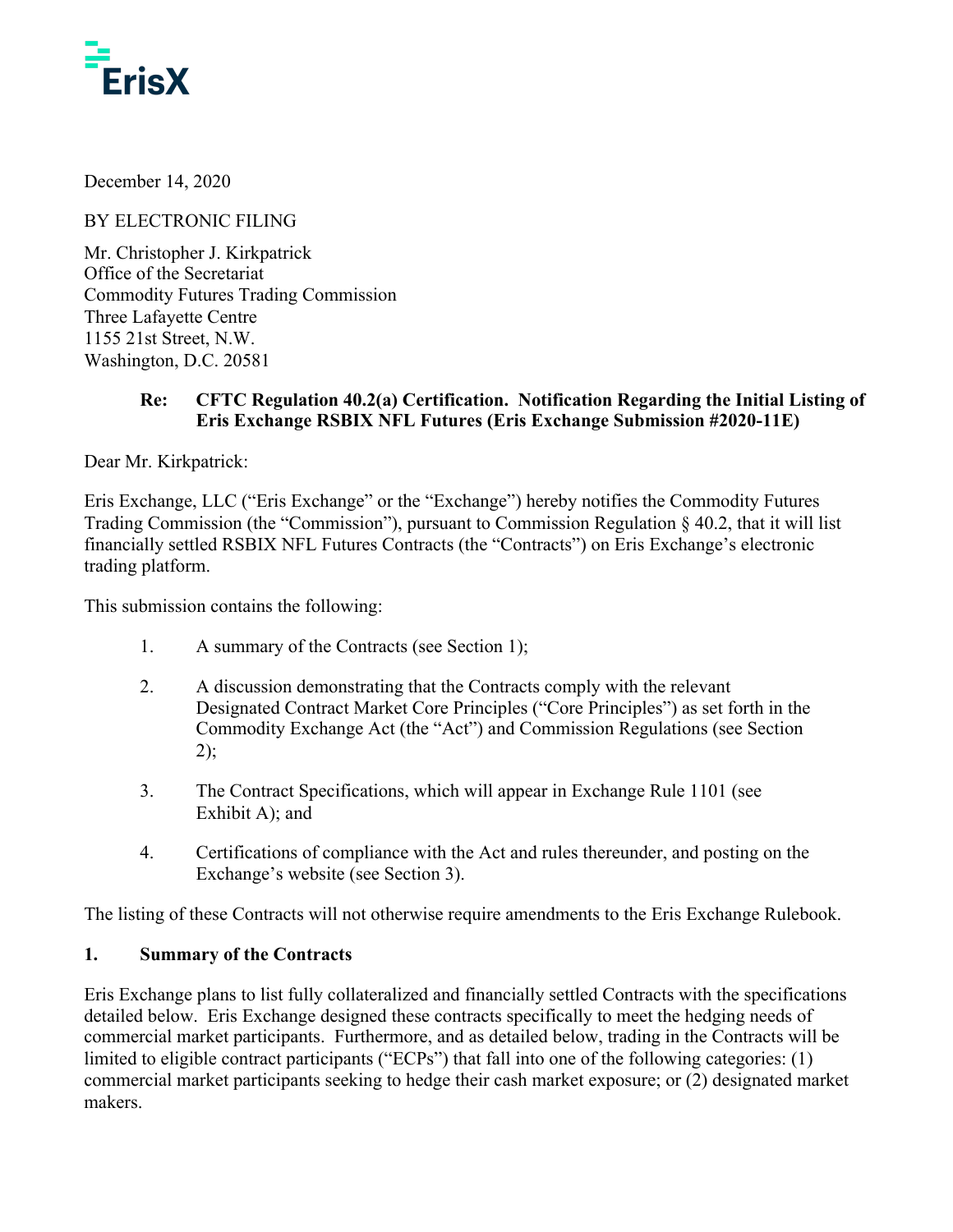#### **A. The Underlying Cash Market Exposure – Licensed Sportsbooks, Vendors and Stadium Owners**

After a May 2018 United States Supreme Court decision invalidated the Professional and Amateur Sports Protection Act, a number of States began to authorize sportsbooks to accept wagers on sporting events.<sup>1</sup> To date, 25 States and the District of Columbia have authorized sports betting by licensed sportsbook businesses ("Licensed Sportsbooks").<sup>2</sup> The business model for the Licensed Sportsbooks is to generate revenue by charging a fee based upon the percentage of customer wagers. The Licensed Sportsbooks strive to operate a balanced book, meaning there are approximately equal wagers on either side of a sporting event. This allows a Licensed Sportsbook to be outcome-neutral on the result of a particular sporting event. Under this model, the winning wagers are paid with the funds collected from the losing wagers, and the Licensed Sportsbook generates revenue through the fees collected from both the winning and losing wagers. Contrary to popular belief, Licensed Sportsbooks do not seek to make money based upon the outcome of sporting events; rather they seek to maximize their revenue from the collection of fees.

Although 26 States or jurisdictions have authorized Licensed Sportsbooks to conduct business, a separate federal statute requires that each Licensed Sportsbook confine its operations within a single State.<sup>3</sup> For example, a Licensed Sportsbook in New Jersey is only permitted to conduct business with individuals in New Jersey. This geographic limitation on patrons frequently creates commercial exposure that Licensed Sportsbooks currently are unable to hedge. Specifically, the confinement of customers based upon a geographic region oftentimes leads to unbalanced sports books because the regional customers favor the local sports teams. For example, a Licensed Sportsbook operating in New Hampshire may hold an unbalanced book because its customers gravitate in favor of the New England Patriots winning football games.

One mechanism to address the geographic bias is for the Licensed Sportsbook to establish "odds" on the outcome such as a "line" that adds or subtracts points from a team's total. A typical line, for example, might be "Team A minus 3," which means that Team A is favored by three points. If Team A wins by more than three points, a wager for Team A would win, but if Team A wins by fewer than three points or Team A loses the game, a wager for Team B would win.<sup>4</sup> The main utility to establishing "odds" or "lines" is to balance a Licensed Sportsbook's business, so that there are approximately equal wagers on either side of a sporting event, which in turn means that the Licensed Sportsbook's revenue is not dependent on the outcome of the sporting event. Although adjusting the odds provides one tool for a Licensed Sportsbook to balance its books, there are limitations to the effectiveness of using odds to balance books. In particular, Licensed Sportsbooks face competition from illegal off-shore operations that are not subject to similar geographic constraints as the Licensed Sportsbook.

<sup>1</sup> *See Murphy v. National Collegiate Athletic Ass'n*, No. 16-476, 584 U.S. \_\_\_ (May 14, 2018).

<sup>&</sup>lt;sup>2</sup> The 26 jurisdictions that already have authorized licensed (state or tribal) sports betting are Arkansas, Colorado, Delaware, the District of Columbia, Illinois, Indiana, Iowa, Louisiana, Maryland, Michigan, Mississippi, Montana, Nevada, New Hampshire, New Jersey, New Mexico, New York, North Carolina, Oregon, Pennsylvania, Rhode Island, South Dakota, Tennessee, Virginia, Washington and West Virginia.

<sup>&</sup>lt;sup>3</sup> 18 U.S.C. § 1084 ("Wire Act").

<sup>&</sup>lt;sup>4</sup> Under this line, if Team A won by exactly three points, the amount wagered would be returned to customers, minus fees.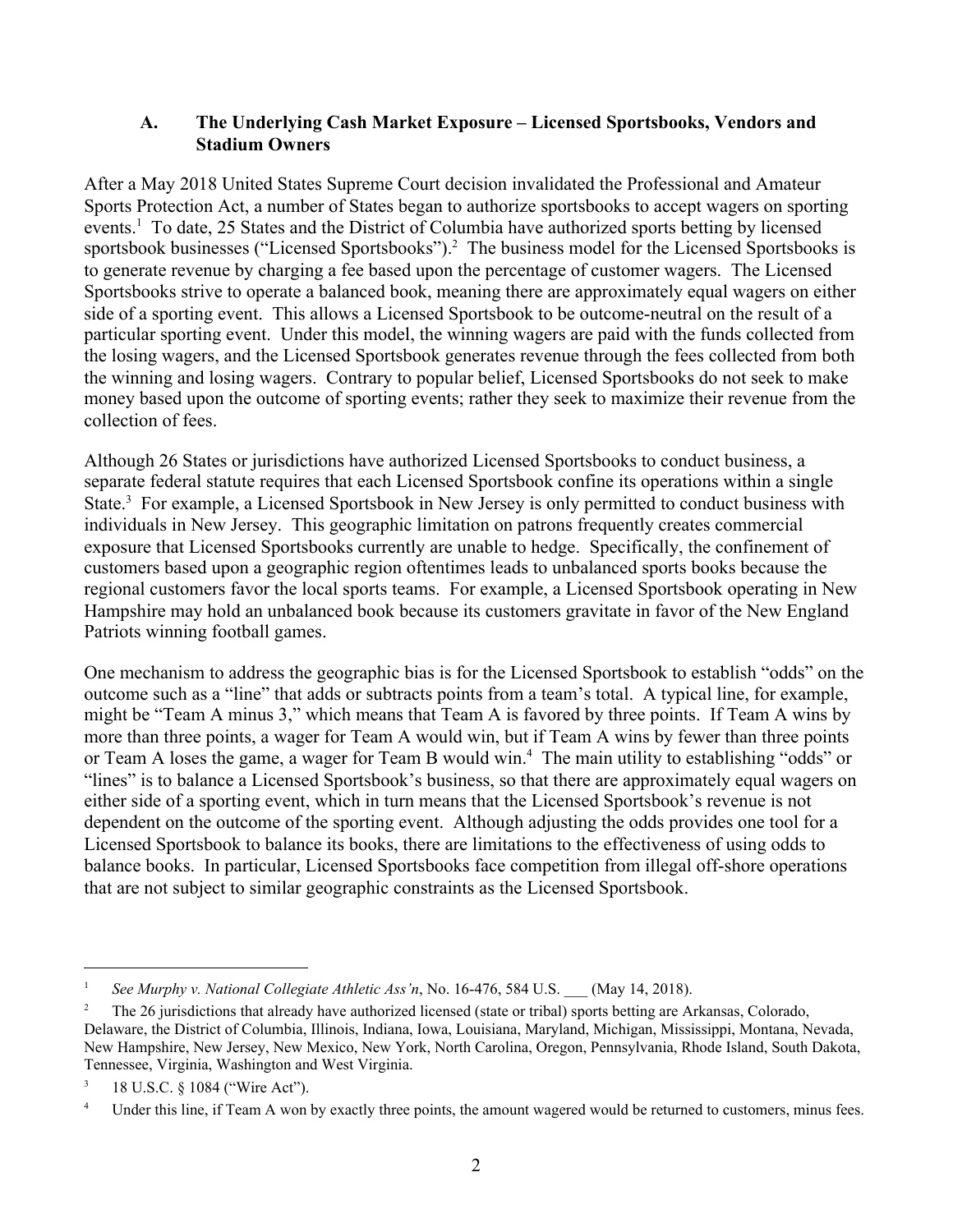To the extent that a Licensed Sportsbook adjusts its odds for a particular sporting event, but when those adjustments differ materially from the more "natural" odds established by an illegal off-shore operation, then customers may decide to shift their business to that illegal off-shore operation because they perceive the odds at the illegal off-shore operation to be more favorable to their preference. In these circumstances, the Licensed Sportsbook is forced to choose between the following unattractive options: (1) prohibit additional wagers once an imbalance in its books reaches a certain threshold, putting an artificial structural constraint on its commercial operations; (2) offer customers a line that is inconsistent with its off-shore competitors, and thus, drive consumers to illegal off-shore operations; or (3) offer customers a line that is consistent with its off-shore competitors, but face significant financial exposure to the outcome of a sporting event because the supply/demand imbalance within the geographic region for the Licensed Sportsbook favors a particular outcome. One notable example of an imbalanced book relates to the 2019 Super Bowl between the New England Patriots and the Los Angeles Rams, when an imbalance in the books caused New Jersey Licensed Sportsbooks to lose more than \$4.5 million based upon the outcome of the Super Bowl.<sup>5</sup> Similarly, Rhode Island Licensed Sportsbooks reportedly lost \$2.3 million on a total of \$6.5 million wagered on that same game – more than a third of the total volume wagered.<sup>6</sup>

In addition to Licensed Sportsbooks, vendors that sell goods, food, beverages and services at sports stadiums and arenas ("Vendors") along with the owners of sports stadiums and arenas ("Stadium Owners") also face significant commercial risk without an efficient means to hedge that risk. The revenue earned by Vendors and Stadium Owners is dependent almost entirely on attendance. Vendors earn revenue by virtue of selling goods, food, beverages and services to persons who attend games. Stadium Owners earn revenue primarily through ticket sales and other goods and services sold at the stadium. Because a team that is performing well (*i.e.*, winning games) generally draws larger crowds relative to a team performing poorly, a team's win-loss record creates financial risk for Vendors and Stadium Owners. Furthermore, a team's win-loss record dictates whether the team makes the playoffs and, therefore, is eligible to host additional games. For the same reason, a team's win-loss record also dictates whether Vendors can sell goods, food, beverages and services and Stadium Owners can sell tickets and services at such additional games. At present, Vendors and Stadium Owners simply absorb the commercial risk that a team may not perform well and, thus, not attract robust attendance or host additional games.

<sup>5</sup> *See* <https://nypost.com/2019/02/04/new-jersey-sportsbooks-lose-millions-on-patriots-rams-super-bowl/>.

<sup>6</sup> *See* Sarah Doiron and Dan McGowan, "Big Super Bowl Win for Pats meant big payout for RI bettors," at [https://www.wpri.com/news/local-news/providence/sports-betting-generates-6-million-in-super-bowl-wagers/1757750425.](https://www.wpri.com/news/local-news/providence/sports-betting-generates-6-million-in-super-bowl-wagers/1757750425)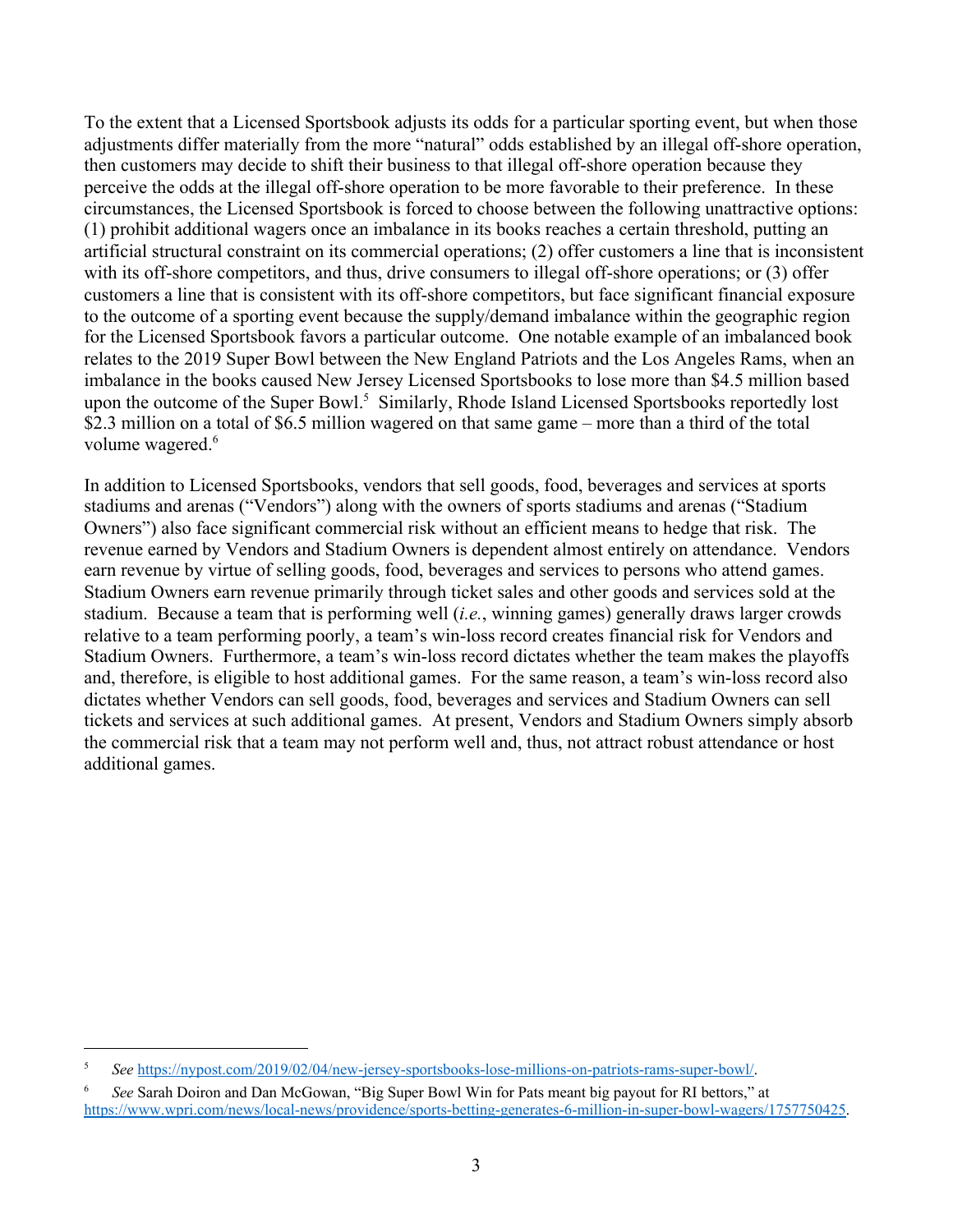### **B. Only a Limited Class of Persons will be Eligible to Trade the Contracts**

Eris Exchange will limit the scope of participants to ECPs, as defined in the Commodity Exchange Act and the CFTC's implementing regulations, that also are either: (i) Licensed Sportsbooks, Vendors, and Stadium Owners that have a demonstrated need to hedge their commercial risk; or (ii) designated market makers.

Consistent with existing Eris Exchange rules, a market maker must (a) meet the definition of a Professional Trading Firm; and (b) enter into a market making agreement with the Exchange. These agreements require, among other things, that market makers provide sufficient liquidity in the Contracts. The foregoing limitations on eligible participants mean that retail (non-ECP) persons and persons seeking to profit based upon the outcome of particular sporting events will not be eligible to trade the Contracts.

# **C. Summary of the Terms of the Contracts**

Eris Exchange plans to list fully collateralized, financially settled Contracts with the specifications detailed below. The Contracts will be listed for individual sporting events, and will include contracts based on the moneyline, the point spread and the total points for each game. As noted above, trading in the Contracts is only available to Licensed Sportsbooks, Vendors, and Stadium Owners that have a demonstrated need to hedge financial exposure associated with their commercial business, and designated market makers. Furthermore, all participants must meet the definition of an ECP.

The Contracts must be fully funded and, as such, do not require any transfers of assets as part of a variation margin process. On a daily basis, there will be a closing price, calculated as described below. Because the Contracts are fully-funded at the time of execution, the daily closing or settlement price for these Contracts is relevant only for purposes of providing Participants with account statements.

The Contracts will be named: [league][week of the league season][away team][home team][moneyline; point spread; over/under value]. Exemplar Contracts are set forth below, and Exhibit A contains a detailed list of the Contract specifications. The league games will include pre-season games, regular season games, playoff games, and championship game(s).

#### **i. Moneyline Contracts**

The moneyline Contracts settle based upon the outright winner of a game, and each game will have a single moneyline contract. The buyer of a Contract (long position) would take the position that the away team will win the game, and the seller of a Contract (short position) would take the position that the home team will win the game. To use an example, assume the Eris Exchange listed the following Contract: NFL Week 1 New York Jets at Buffalo Bills. Further assume that Member A (market maker) bought a contract and Member B (Licensed Sportsbook) sold a contract at a price of \$40. Under this example, Member A would post to the Exchange \$400 as the buyer, and Member B would post to the Exchange \$600 as the seller. If the Buffalo Bills won the game, then the Contract settlement would result in Member B receiving \$1,000, its initial \$600 posted to the Exchange and the \$400 posted by Member A. If the game results in a tie, each member's collateral is returned.

#### **ii. Point Spread Contracts**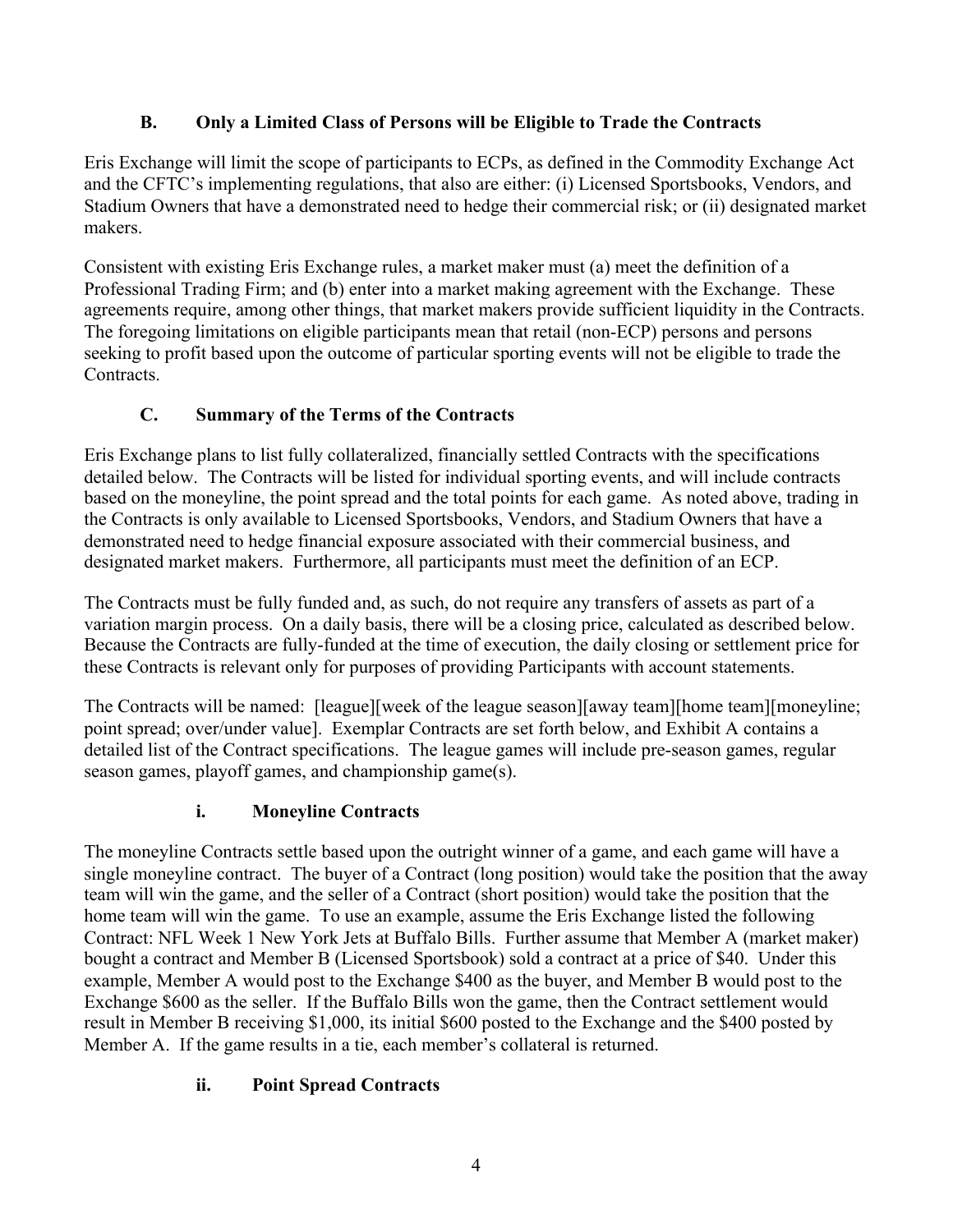The point spread Contracts settle based upon the winner of a game after taking into account the away team's total points as adjusted by the point spread. The buyer of a Contract (long position) would take the position that the away team's adjusted points will be higher than the home team's actual points. The seller of the Contract (short position) would take the position that the away team's adjusted points will be lower than the home team's actual points. To use an example, assume the Eris Exchange listed the following Contract: NFL Week 1 Jets at Buffalo Bills Point Spread +3.0. Further assume that Member A (Licensed Sportsbook) bought a Contract and Member B (market maker) sold a Contract at a price of \$50. Under this example, Member A would post to the Exchange \$500 as the buyer, and Member B would post to the Exchange \$500 as the seller. If the final score was New York Jets 13 points and the Buffalo Bills 14 points, then the New York Jets' final adjusted score of 16 points (13 points plus 3 points, point spread) would be greater than the Buffalo Bills' actual number of 14 points. Under this example, the Contract settlement would result in Member A receiving \$1,000, its initial \$500 and the \$500 posted by Member B. If the two scores after point spread are equal and thus resulting in a tie, each member's collateral is returned to them.

For each game, Eris Exchange will initially list eleven point-spread Contracts. The point spread for each of the eleven Contracts will represent the national average point spread for the game at the time the Contract is listed along with five Contracts in half point (0.5) increments above and five Contracts in half point (0.5) increments below the national average point spread. The national point spread average will be determined by an industry-recognized third-party sports data provider, currently GSG, that has relationships with several major professional sports leagues and is licensed in several jurisdictions by state regulators to provide sports-related data, including line and odds information. After the Contracts are listed, the Eris Exchange will continue to monitor the national point spread average on a daily basis. To the extent the average changes on a given day after the initial listing of the Contracts, the Eris Exchange will list additional Contracts on the following trading day to ensure that there are a minimum of five Contracts in half point increments above and five Contracts in half point increments below the national point spread at all times. Eris Exchange notes that it will not delist existing Contracts, so depending upon the movement of the national average point spread, there may be more than eleven contracts listed for a given game.

#### **iii. Over / Under Contracts**

The Over/ Under Contracts settle based upon the total points scored by each team in a game, and whether the point total was over or under a predetermined point threshold (the "over/under value"). The buyer of a Contract (long position) would take the position that the total points scored by both teams in a game will exceed the over/under value, and the seller of a Contract (short position) would take the position that the total points scored by both teams in a game will be lesser than the over/under value. To use an example, assume the Eris Exchange listed the following Contract: NFL Week 1 New York Jets at Buffalo Bills O/U 35.0. Assume Member A (market maker) bought a Contract, and Member B (Licensed Sportsbook) sold a Contract at a price of \$50. Further assume that the final score of the NFL game was New York Jets 13 points and the Buffalo Bills 14 points, which equates to 27 total points. In this example, the 27 total points from the NFL game is less than the over/under value of 35. This means that the Contract settlement would result in Member B receiving \$1,000, its initial \$500 and the \$500 posted by Member A because the total points were under 35.0. If the final total points were equal to the over/under value of the contract, each member's collateral is returned to them.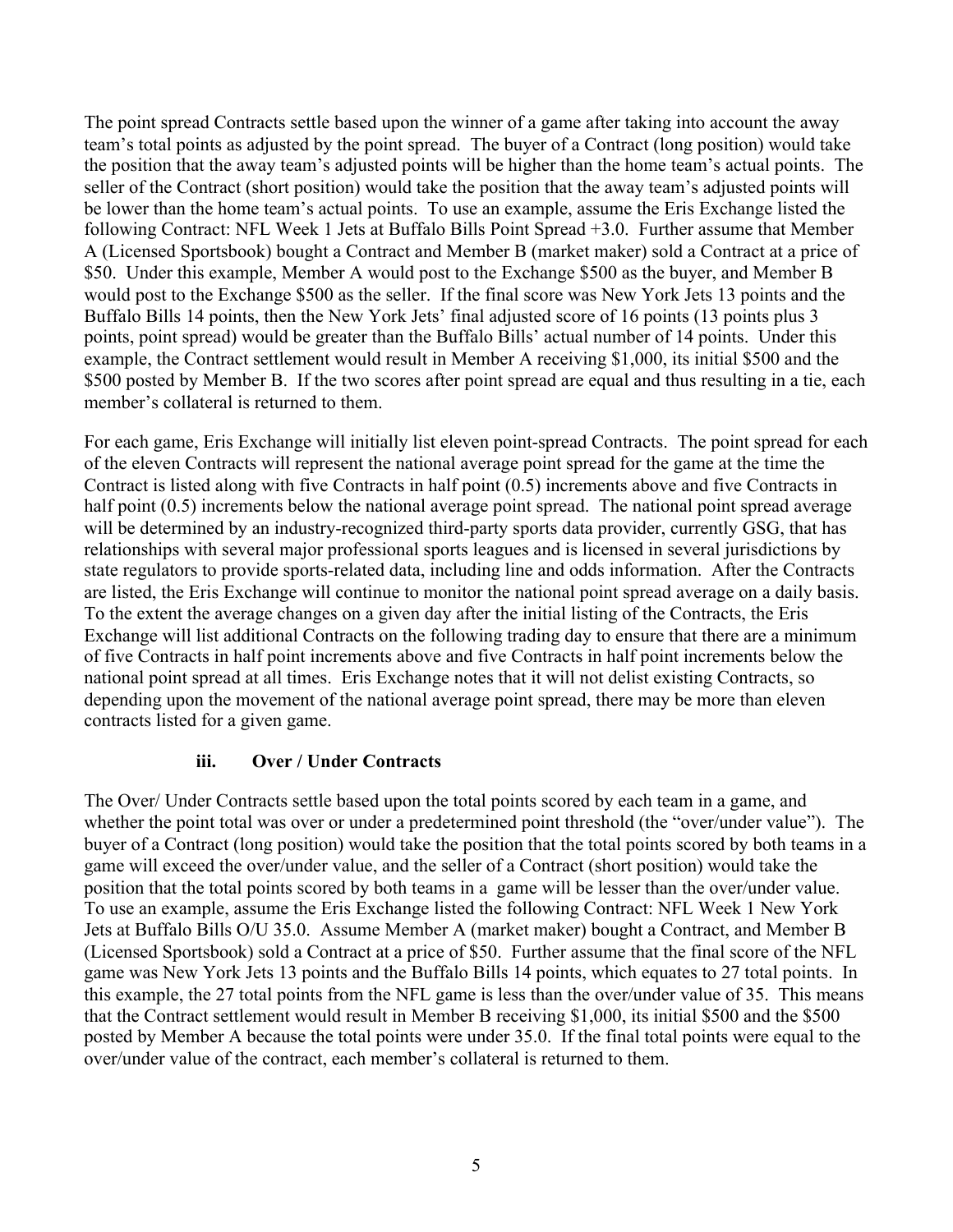For each game, Eris Exchange will initially list eleven Over/Under Contracts. The over/under value for each of the eleven contracts will represent the total points national average for each game at the time the Contract is listed, along with five Contracts in half point (0.5) increments above and five Contracts in half point (0.5) increments below the total points national average. The total points national average will be determined by an industry-recognized third-party sports data provider, currently GSG. After the Contracts are listed, the Eris Exchange will continue to monitor the total points national average on a daily basis. To the extent the average changes on a given day after the initial listing of the Contracts, the Eris Exchange will list additional Contracts on the following trading day to ensure that there are a minimum of five Contracts in half point increments above and five Contracts in half point increments below the total points national average at all times. Eris Exchange notes that it will not delist existing Contracts, so depending upon the movement of the total points national average, there may be more than eleven contracts listed for a given game.

# **D. Hedging Potential for the Contracts**

As noted above, Licensed Sportsbooks face commercial exposure based upon imbalances in their books. These imbalances often arise when Licensed Sportsbooks, which are required to limit their business within a single State, receive wagers that favor a regional team. The Contracts will permit Licensed Sportsbooks to manage commercial risk by hedging their exposure without having to resort to turning away consumers or artificially skewing the odds, both of which will likely drive consumers to illegal off-shore operations. Eris Exchange also notes that these Contracts are tailored to address the unique risks of Licensed Sportsbooks. Although Eris Exchange could develop alternative contracts that settle based upon different outcomes than the Contracts described herein, those alternatives would create a disparity between the commercial risks faced by Licensed Sportsbooks and the hedge used to mitigate the commercial risk.

The Contracts will also provide Vendors and Stadium Owners with an opportunity to hedge the commercial risk associated with lower game attendance or fewer home games resulting from poor performance of the team that plays at the sports stadium or arena. For example, a NFL Stadium Owner would lose potential ticket revenue, amongst other sales opportunities, if the team was not eligible to host one or more playoff games, or if fewer individuals show up in-person to watch games, both of which depend (in whole or in part) a team's win-loss record. To hedge its exposure, a Stadium Owner could buy/sell a moneyline Contract the outcome of which determines whether a team will host a playoff game. Under these circumstances, the Contract would serve as a hedge against the lost potential revenue.

# **E. Sports Association Support for the Contracts**

Eris Exchange's partner RSBIX has reached out to all three major US sports leagues (NFL, NBA, and MLB) regarding these contracts, and none has voiced any concern or opposition.

# **2. Core Principle Compliance**

#### **A. The Contracts do not Involve, Relate to, or Reference "Gaming" Pursuant to CEA Section 5c(c) or CFTC Rule 40.11**

The Contracts are event contracts because the settlement is based upon the outcome of a sporting event. Eris Exchange has determined that the Contracts do not involve, relate to, or reference "gaming" as set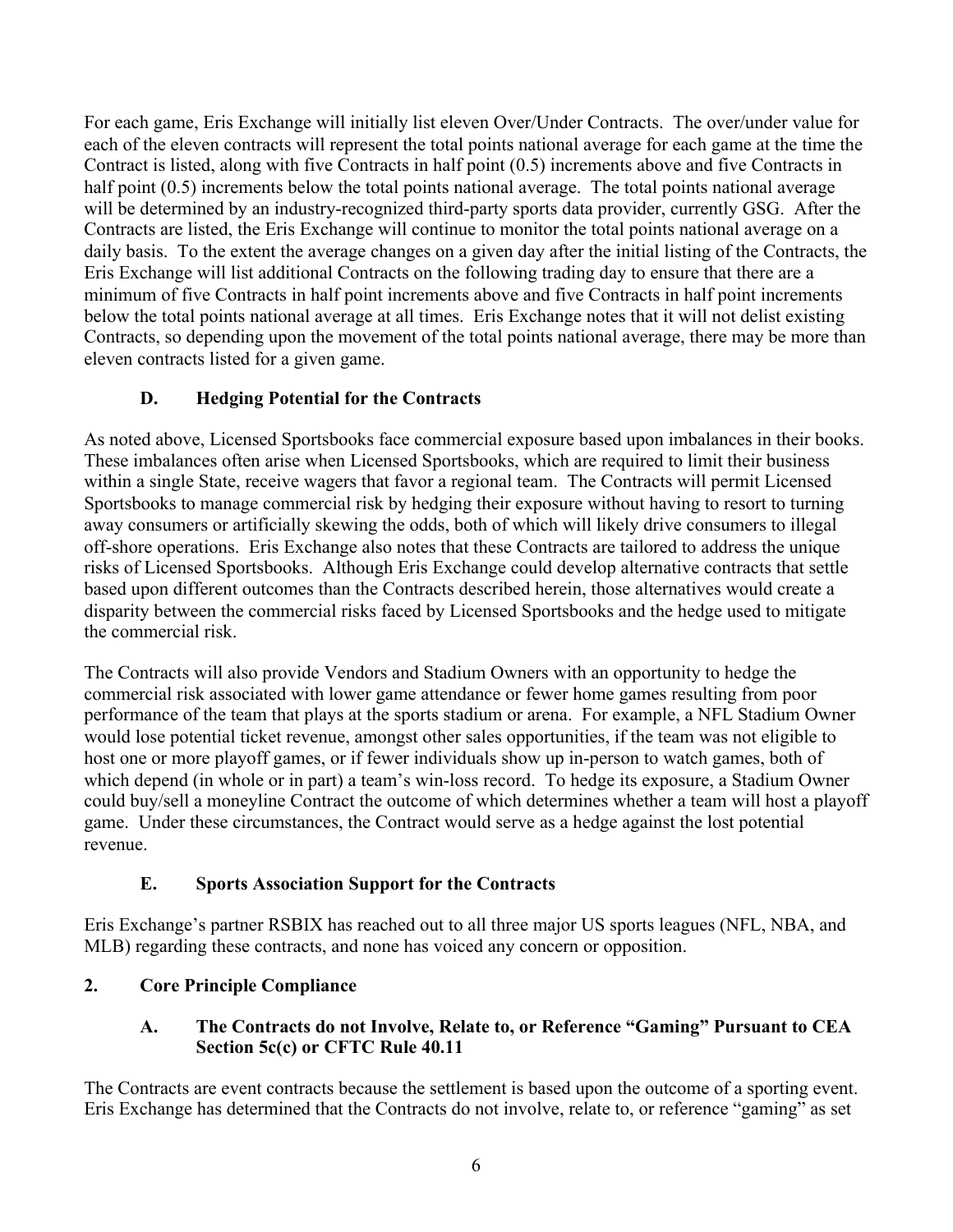forth in CEA Section  $5c(c)(5)(C)(i)(IV)$  and CFTC Rule 40.11. CEA Section provides that the CFTC may determine that event contracts are contrary to the public interest if the "agreements, contracts, or transactions involve  $-[...]$  (V) gaming." Furthermore, CFTC Rule 40.11(a) prohibits a registered entity from listing for trading or accepting for clearing a futures contract that "involves, relates to, or references … gaming."

The Contracts described herein are in the public interest because they provide lawful businesses with the ability to hedge commercial exposure that arises from their business. In evaluating the public interest underlying a proposed contract, the Commission considers the "economic purpose" of a contract. In 2012, the Commission explained that "[t]he economic purpose test requires a board of trade to demonstrate that transactions for future delivery in a commodity are, or reasonably can be expected to be, quoted and disseminated for price basing, or utilized as a means of hedging against possible loss through fluctuations in price."<sup>7</sup> The Contracts set forth herein provide a means for Licensed Sportsbooks, Vendors and Stadium Owners to hedge risks that directly impact their lawful business. The activities of these businesses are permitted pursuant to state and federal law, and therefore, should be presumed to be in the public interest.<sup>8</sup> As outlined above, these entities face commercial risks unique to their business that are dependent upon the outcome of games. In contrast to the 2012 Order where the Commission determined that the economic consequences of a political election were too unpredictable for a political event contract to serve a hedging purpose, the Contracts provide a reasonable mechanism for Licensed Sportsbooks, Vendors and Stadium Owners to hedge their lawful commercial risks associated with the outcome of games.

The Contracts do not involve, relate to, or reference "gaming" as set forth in CFTC Rule 40.11. When the Commission adopted CFTC Rule 40.11, it explained that the prohibition of contracts involving "gaming" requires further clarification.<sup>9</sup> Rather than opine on the definition of gaming in the 40.11 Adopting Release, the Commission committed to evaluate the scope of gaming on a "case-by-case basis" in response to exchange submissions to self-certify or request voluntary approval for new products.<sup>10</sup> The Commission also "note[d] that its prohibition of certain 'gaming' contracts is consistent with Congress's intent to 'prevent gambling through the futures markets' [Footnote 34 citing Congressional Record—Senate, S5906 (July 15, 2010)] and to 'protect the public interest from gaming and other events contracts.' [Footnote 35 citing *Id*. Senator Lincoln, in a colloquy with Senator Feinstein, emphasized that the Commission 'needs the power to, and should, prevent derivatives contracts that are contrary to the public interest because they exist predominantly to enable gambling through supposed event contracts.'] The Commission may, at some future time, adopt regulations that prohibit products that are based upon activities 'similar to' those enumerated in Section 745 of the Dodd-Frank Act. It has determined not to propose such regulations at this time."<sup>11</sup>

<sup>7</sup> *See In the Matter of the Self-Certification by North American Derivatives Exchange, Inc.*, (Order Prohibiting the Listing or Trading of Political Event Contracts), Comm. Fut. L.P. 32148 (CCH), 2012 WL 12347216 (Apr. 2, 2012) ("2012 Order").

<sup>8</sup> *See, e.g.*, *Sullivan v. Nassau Cty. Interim Fin. Auth.*, 959 F.3d 54, 66 (2d Cir. 2020) (noting the general presumption that "a passed law is valid and done in the public interest"); and *Nebbia v. People of New York*, 291 U.S. 502, 537, 54 S. Ct. 505, 516 (1934) ("[T]here can be no doubt that upon proper occasion and by appropriate measures *the state may regulate a business in any of its aspects* . . . ., including the prices to be charged for the products or commodities it sells. So far as the requirement of due process is concerned . . . *a state is free to adopt whatever economic policy may reasonably be deemed to promote public welfare, and to enforce that policy by legislation* adapted to its purpose.") (emphasis added).

<sup>9</sup> *See Provisions Common to Registered Entities*, 76 Fed. Reg. 44776, 44785 (July 27, 2011) ("40.11 Adopting Release").  $10$  *Id.* 

<sup>11</sup> *Id* at 44786.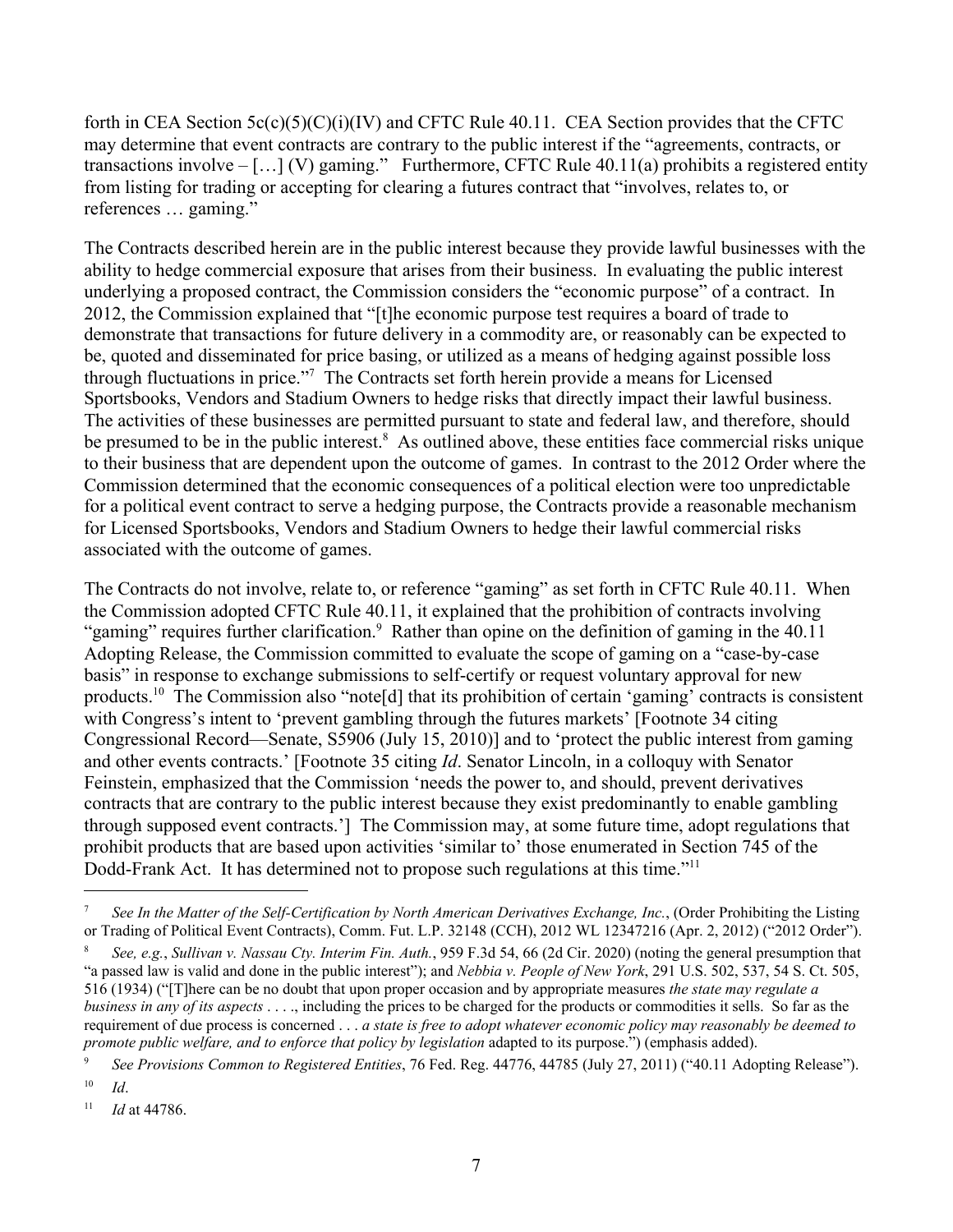Based upon the legislative history that the Commission cited in the 40.11 Adopting Release, the Contracts set forth herein do not constitute "gaming." These contracts were not designed to, and do not allow, market participants to gamble through the futures markets.<sup>12</sup> To the contrary, these Contracts are designed to efficiently manage the risk of Licensed Sportsbooks, Vendors and Stadium Owners, that drive the business case for these sport event contracts. Importantly, the Contracts are not available to every person who may want to trade, but rather, are limited to commercial entities that are hedging their commercial exposure and designated market makers with obligations *vis-à-vis* the exchange to provide liquidity for commercial parties that need to hedge their exposure. The focus of the Contracts on commercial hedging as opposed to contracts that "would be used predominantly by speculators or participants not having a commercial or hedging interest" provides further support that the Contracts do not involve "gaming."<sup>13</sup>

That the Licensed Sportsbooks accept bets and wagers from *their* customers does not change that analysis because the Contracts are not based on the customer bets as the underlying event. Rather, both the bets (legal state activity) and the Contracts (intended to balance a financial market) are based *independently* on the same underlying events – the athletic competition, sports team performance and the like – which are not themselves gaming activities. Or, put another way, the "gaming" prohibited by CFTC Rule 40.11, appropriately understood, refers to bets and wagers (*i.e.,* gambling), not to the sporting events (or "games") themselves.

### **B. Core Principle 2 - Compliance with Rules**

Impartial access to the Exchange, and thus trading of the Contracts by Participants, is governed by Chapter 3 and Rule 207 of the Exchange Rulebook (the "Rulebook"), which establishes the Exchange Participant Committee. Under Rule 207, the "Exchange Participant Committee shall not, and shall not permit the Exchange to, restrict access or impose burdens on access in a discriminatory manner, within each category or class of Participants or between similarly-situated categories or classes of Participants." As set forth herein, the Participants eligible to trade the Contracts are limited to commercial market participants seeking to hedge their cash market exposure and designated market makers will be eligible to trade the Contracts. These Participant limitations are designed to ensure that the Contracts serve a hedging function.

The following Exchange rules also address Core Principle 2:

- Pursuant to Exchange Rule 314, any person initiating or executing a transaction in the Contract consents to the jurisdiction of the Exchange.
- Under Chapter 4 of the Rulebook, the Exchange has the ability and authority to obtain any information from market participants necessary to perform its obligations under Core Principle 2.
- Abusive trading practices in the Contract are prohibited by Chapter 5 of the Rulebook.

<sup>12</sup> *Congressional Record—Senate,* S5906 (July 15, 2010).

<sup>13</sup> *Congressional Record – Senate*, S5869 (July 15, 2010) (colloquy between Senators Feinstein and Lincoln regarding event contracts and the intend behind the economic purpose test).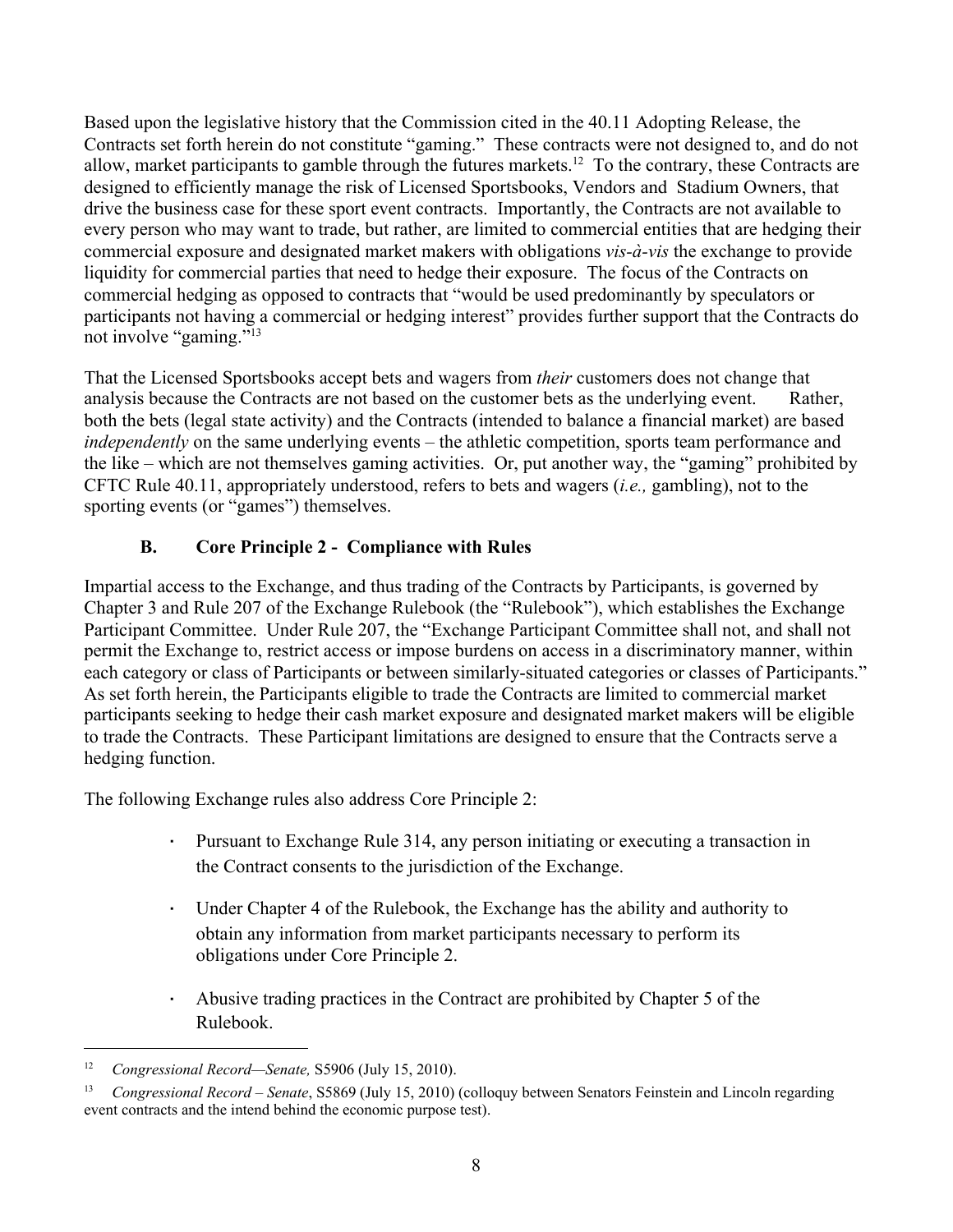- Chapter 7 of the Rulebook sets forth the rules governing both the investigations and prosecutions of Rule violations.
- Pursuant to Rule 208, the Regulatory Oversight Committee (1) ensures that the Market Regulation Department has sufficient resources to perform its obligations, and (2) oversees the Exchange's regulatory program.

### **C. Core Principle 3 – Contracts Not Readily Susceptible to Manipulation**

The Contracts are fully collateralized, cash-settled, and based upon the objective results of a game that are widely known and available. Major US sporting events are not readily susceptible to manipulation. The Contracts are cash-settled based upon the objective determination of official, objectively verifiable sporting outcomes as reported by an independent data, currently GSG. The odds, lines and over/under information provided by a third-party data provider will be publicly available and verifiable.

The outcomes of the events used for cash settlement of the Contracts are not readily susceptible to manipulation because, among other reasons, Licensed Sportsbooks and state regulators have in place stringent monitoring and game integrity measures. Further, leagues have in place policies and procedures to protect the integrity of the games and the billions of dollars in revenue generated for the league and the teams.

As noted above, because the Contracts are fully collateralized at the time of execution, the daily closing or settlement price is relevant only for purposes of providing market participants with statements and there is no variation margin. Accordingly, any attempts to manipulate daily settlement prices will not provide a benefit to a market participant because the mark-to-market price movements will not result in any additional funds being available for trading or profit that can be withdrawn. Additionally, as with all contracts offered on Eris Exchange, trading in these contracts will be subject to the surveillance of the market regulation department.

# **D. Core Principle 4 – Prevention of Market Distortion**

Chapter 5 of the Rulebook prohibits Participants from manipulating and distorting the price of the Contracts. Such Rulebook provisions are enforced by the Market Regulation Department. The Contracts are not settled based upon an underlying index, but rather a well-known, easily verifiable sporting event outside of the control of the Contract parties.

# **E. Core Principle 5 – Position Limits or Accountability**

Pursuant to Rules 530, 531 and 532 the Exchange has the authority to establish position limits, accountability levels and reportable levels for Contracts listed on Eris Exchange. Consistent with CFTC Rule 15.03, the reportable level at which the Contracts will be set is 25 contracts. At this time, Eris Exchange is not adopting position limits or accountability levels for the Contracts based upon the following considerations: (1) there is no "deliverable supply" of the underlying commodity, and therefore, the contract is not susceptible to corners and squeezes; and (2) the exchange anticipates little to no speculative trading based upon the narrow scope of market participants eligible to trade the Contracts. Similar to other contracts, Eris Exchange has the authority to implement position limits or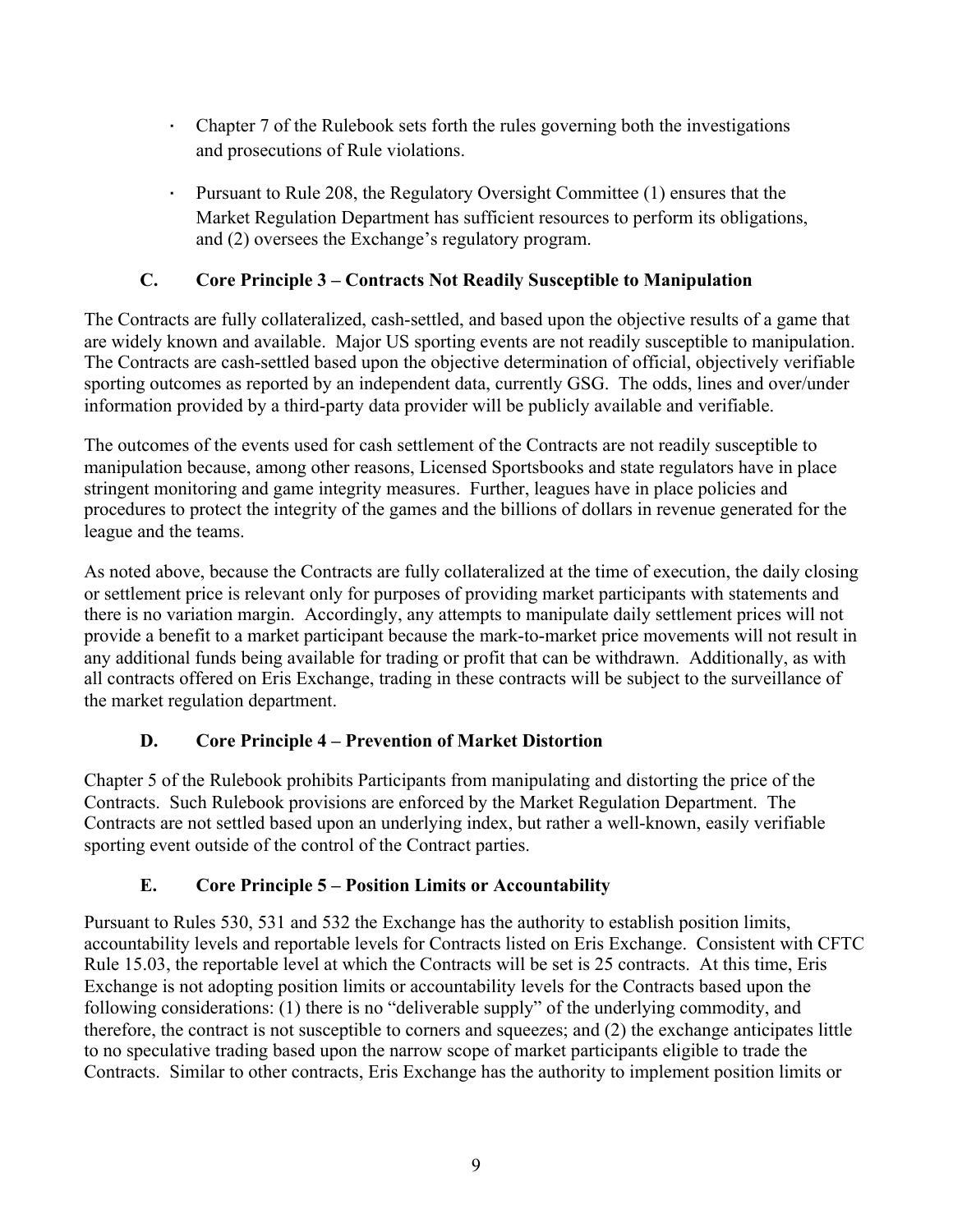accountability levels, as is necessary and appropriate, based upon its experience monitoring the trading activity in the Contracts.

# **F. Core Principle 6 – Emergency Authority**

Pursuant to Rule 212, the Exchange may implement temporary emergency procedures and rules, subject to the applicable provisions of the CEA and CFTC regulations.

# **G. Core Principle 7 – Availability of General Information**

The Exchange will publish on its website, www.erisx.com, and in its Rulebook, accurate information concerning the terms and conditions of the Contracts. The current Exchange rulebook may be found at www.erisx.com.

# **H. Core Principle 8 – Daily Publication of Trading Information**

The Exchange will publish on its website daily trading volume, open interest, and price information pertaining to the Contracts.

# **I. Core Principle 9 – Execution of Transactions**

The Contracts will be listed for trading on the Exchange, which provides for efficient, competitive, and open execution of transactions. All trades must be executed through the Exchange centralized market. As is customary in futures markets, we anticipate permitting block trades for trades above certain minimum quantities pursuant to and in conformance with Rulebook Chapter 6 (Privately Negotiated Transactions).<sup>14</sup>

The Contracts will be settled daily to the order book prices at the close or 10 minutes prior to the close. The Contracts are fully collateralized, so no variation margin is passed, and therefore the daily mark-to-market price does not result in a financial gain or loss for any individual counterparty, and counterparties are not able to enter new positions using their unrealized gain or loss. The proposed Contracts will be structured as a futures contract for each sports event outcome.

The Contracts are structured with a fixed payment (e.g., \$1.00) if the event occurs (e.g., Patriots win by more than 2.5 points) and zero otherwise. If the Contract is currently trading at 60 cents, this means that buying a position at 60 cents today could yield \$1.00 if an outcome occurs.

# **J. Core Principle 10 – Trade Information**

Pursuant to Exchange Procedures, all information pertaining to trading of the Contracts will be retained in a manner that enables the Exchange to use the information to assist in the prevention of customer and market abuses and to provide evidence of any violations of the rules of the Exchange. This includes maintaining a full audit trail for reconstructing all transactions, permitting the detection, investigation, and prevention of customer and market abuse and providing evidence of violations of Exchange rules.

# **K. Core Principle 11 – Financial Integrity of Transactions**

<sup>&</sup>lt;sup>14</sup> Block trades of the Contracts will only be permitted after all necessary regulatory filings and approvals.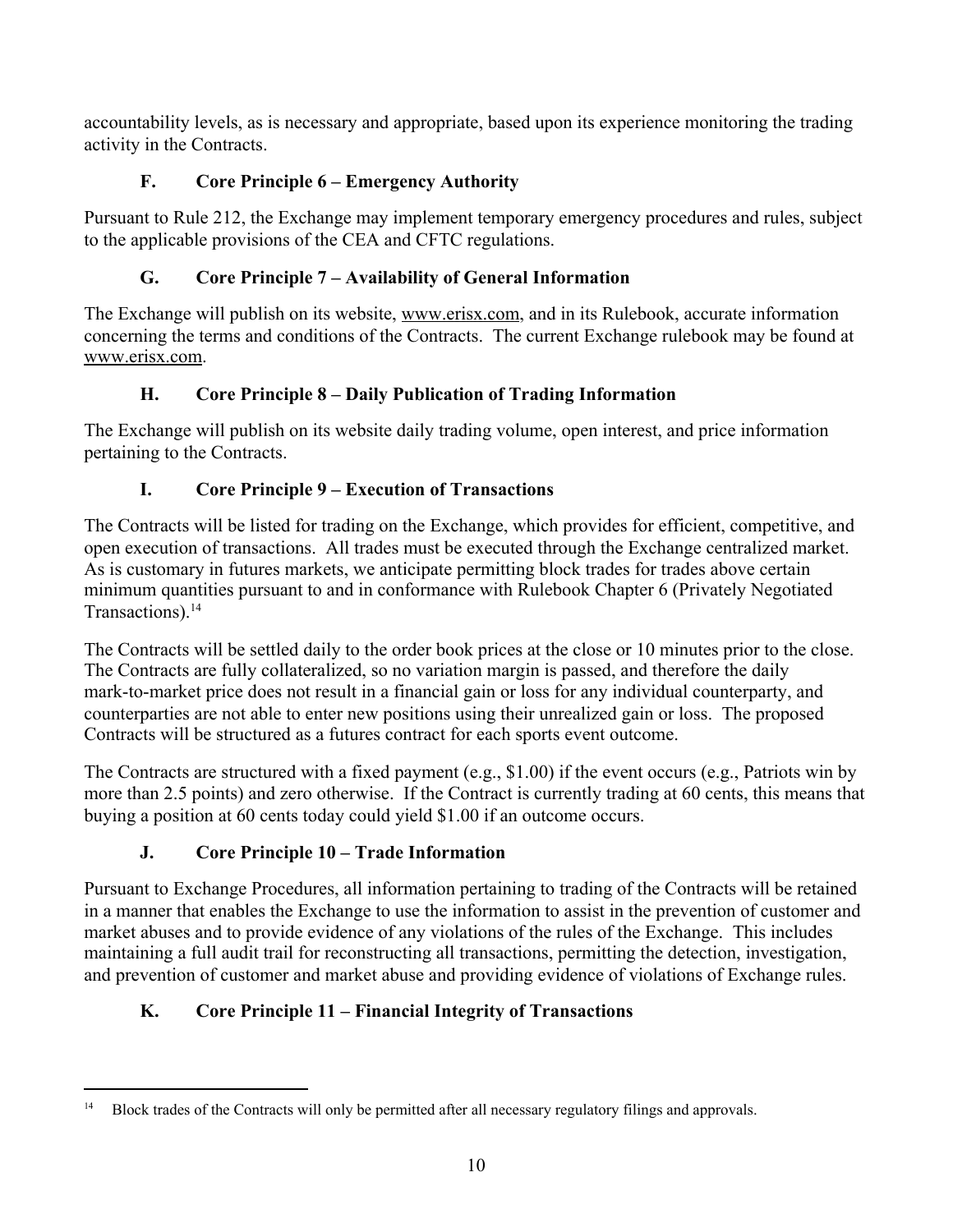The Contracts will be cleared by Eris Clearing (the "Clearinghouse"), which is registered as a derivatives clearing organization. Exchange Rules are in place to ensure the financial integrity of futures commission merchants as well as the protection of customer funds, to the extent that such entities and funds are associated with trading the Contracts.

# **L. Core Principle 12 – Protection of Markets and Market Participants**

Chapter 5 of the Rulebook establishes rules to protect Participants who trade the Contracts from abusive practices by parties, including those operating as agents of the Participants, and promotes fair and equitable trading in the Contracts. The trade surveillance program, operated by the Exchange Market Regulation Department routinely monitors and surveils trading activity. It is anticipated that the program will remain the same or substantially similar for the new asset class.

# **M. Core Principle 13 – Disciplinary Procedures**

Chapter 7 of the Rulebook sets forth the rules related to the investigation and prosecution of potential rule violations in the trading of the Contracts. Additionally, Chapter 7 sets forth potential sanctions for rule violations.

### **3. Conclusion**

The Exchange certifies that the listing of the Contracts complies with the Act and the rules thereunder. The Exchange certifies that this submission has been concurrently posted on the Exchange's website at https://www.erisx.com/regulation/exchange-notices/ under "CFTC Submissions." In the event that you have any questions, please contact me at (646) 961-4487 or [laurian.cristea@erisx.com.](mailto:laurian.cristea@erisx.com)

Sincerely,

 $\sqrt{s}$ 

Laurian Cristea General Counsel **Attachments** 

> (ErisX, Eris Exchange, and the ErisX and Eris Exchange logos are trademarks of the Eris Exchange group of *companies. All other marks are the property of their respective owners.)*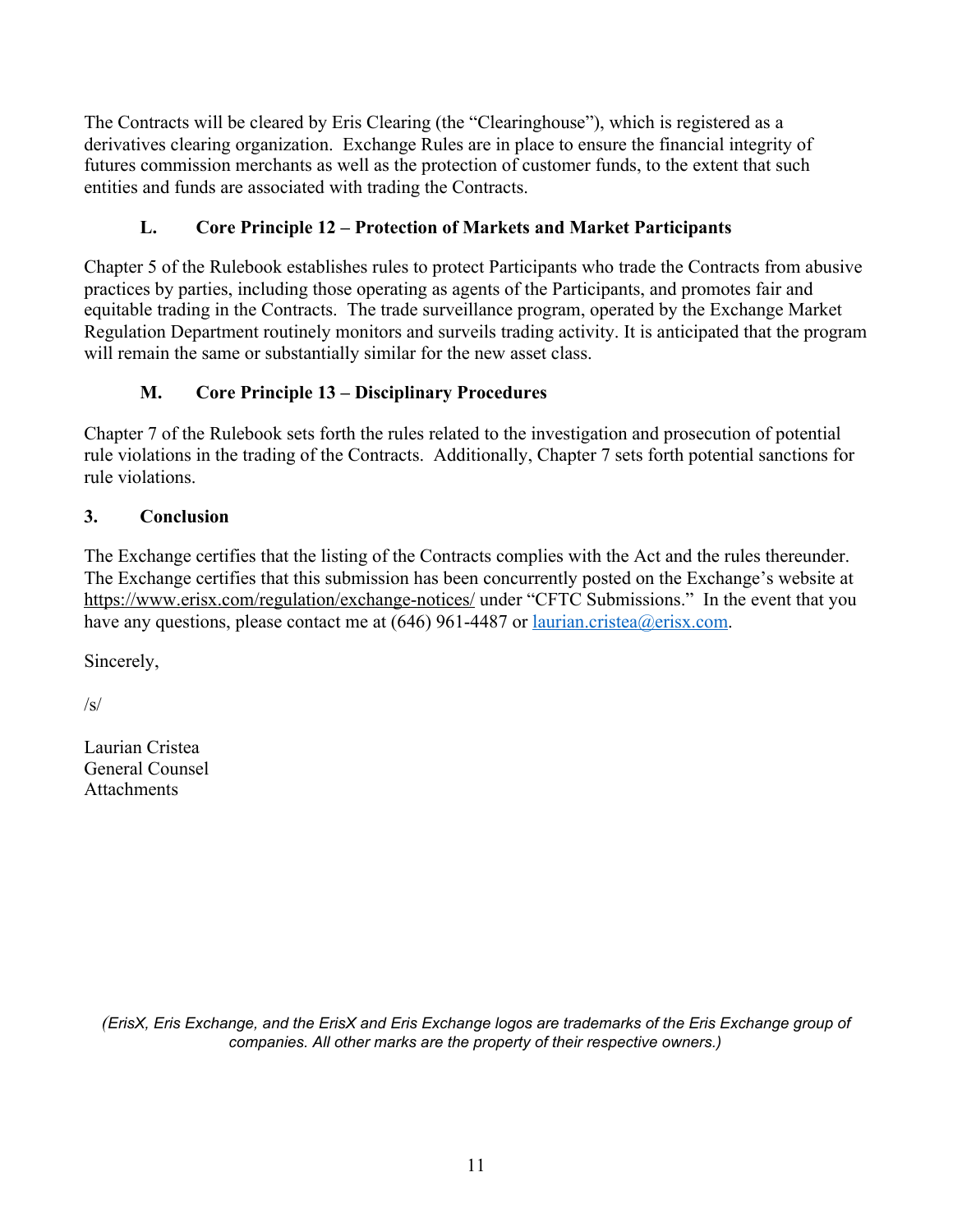# **RSBIX NFL Moneyline Futures Specification** Description A fully collateralized financially settled futures contract with final settlement determined by the outcome of an NFL game Symbol LAAHHGGYYCXXXX<sup>15</sup> Contract Size (1 Contract) Outcome of 1 Discrete NFL Game based on Moneyline Upper and Lower Boundaries Upper price boundary is 100.00 and lower price boundary is 0.00 Contract Multiplier | \$10 USD Price Quotation US Dollar and cents per Contract Minimum Price Increment 50.25 Collateral Withheld Buyer: No. of Contracts \* Contract Multiplier \* (Trade Price - Lower) Seller: No. of Contracts \* Contract Multiplier \* (Upper - Trade Price) Listed Contracts Every NFL Game for nearest week and every week in which the participants in the game are announced. Settlement Financially Settled Settlement Rules Final settlement will be determined based upon the Away Team's final score compared to the Home Team's final score. When the Away Team's final score is greater than the Home Team's final score the final settlement price is 100.00, and vice versa the final settlement price is 0.00. In the event the two scores are equal all reserve margin collateral is returned. Trading Hours Sunday  $17:00 -$  Sunday  $16:59$  (CT) Daily Closing Time 16:00 (CT) for purposes of providing indicative P&L Last Trading Day/Time  $\begin{vmatrix} 15 \text{ minutes} & 15 \end{vmatrix}$  scheduled start time of the relevant game Block Trade Minimum 10 Contracts Large Trader Reporting 25 Contracts

#### **Exhibit A - American Professional Football Contract Specifications**

 $15$  L -League AA Away Team HH Home Team GG Game Number of Season between Teams YY Year C Contract type

XXXX Contract Strike Value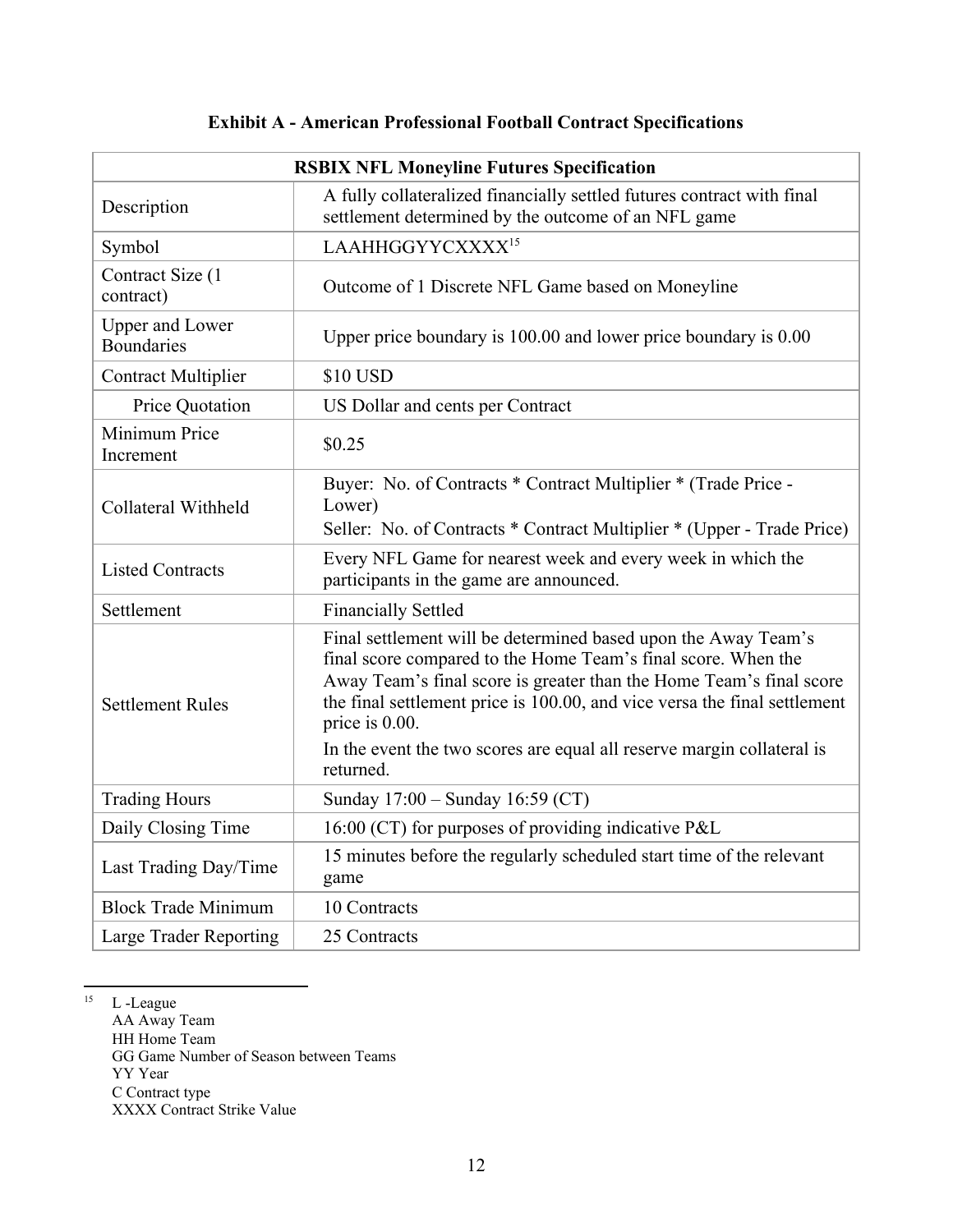| <b>RSBIX NFL Over/Under Futures Specification</b> |                                                                                                                                                                                                                                                                                                                                                                                                                                |
|---------------------------------------------------|--------------------------------------------------------------------------------------------------------------------------------------------------------------------------------------------------------------------------------------------------------------------------------------------------------------------------------------------------------------------------------------------------------------------------------|
| Description                                       | A fully collateralized financially settled futures contract with final<br>settlement determined by the combined score of an NFL game                                                                                                                                                                                                                                                                                           |
| Symbol                                            | <b>LAAHHGGYYCXXXX</b>                                                                                                                                                                                                                                                                                                                                                                                                          |
| Contract Size (1<br>contract)                     | Outcome of 1 Discrete NFL Game based on Over/Under total<br>points                                                                                                                                                                                                                                                                                                                                                             |
| <b>Upper and Lower</b><br><b>Boundaries</b>       | Upper price boundary is 100.00 and lower price boundary is 0.00                                                                                                                                                                                                                                                                                                                                                                |
| <b>Contract Multiplier</b>                        | \$10 USD                                                                                                                                                                                                                                                                                                                                                                                                                       |
| Price Quotation                                   | US Dollar and cents per Contract                                                                                                                                                                                                                                                                                                                                                                                               |
| Minimum Price<br>Increment                        | \$0.25                                                                                                                                                                                                                                                                                                                                                                                                                         |
| Collateral Withheld                               | Buyer: No. of Contracts * Contract Multiplier * (Trade Price -<br>Lower)<br>Seller: No. of Contracts * Contract Multiplier * (Upper - Trade<br>Price)                                                                                                                                                                                                                                                                          |
| <b>Listed Contracts</b>                           | Every NFL Game for nearest week and every week in which the<br>participants in the game are announced, with multiple total points<br>for each game                                                                                                                                                                                                                                                                             |
| Settlement                                        | <b>Financially Settled</b>                                                                                                                                                                                                                                                                                                                                                                                                     |
| <b>Settlement Rules</b>                           | Final settlement will be determined based upon the combined final<br>scores of the Away and Home Teams compared to the O/U value.<br>When the combined final scores are greater than the O/U value the<br>final settlement price is 100.00, and vice versa the final settlement<br>price is 0.00.<br>In the event the combined final scores are equal to the O/U value<br>are equal all reserve margin collateral is returned. |
| <b>Trading Hours</b>                              | Sunday 17:00 - Sunday 16:59 (CT)                                                                                                                                                                                                                                                                                                                                                                                               |
| Daily Closing Time                                | 16:00 (CT) for purposes of providing indicative P&L                                                                                                                                                                                                                                                                                                                                                                            |
| Last Trading Day/Time                             | 15 minutes before the regularly scheduled start time of the relevant<br>game                                                                                                                                                                                                                                                                                                                                                   |
| <b>Block Trade Minimum</b>                        | 10 Contracts                                                                                                                                                                                                                                                                                                                                                                                                                   |
| Large Trader Reporting                            | 25 Contracts                                                                                                                                                                                                                                                                                                                                                                                                                   |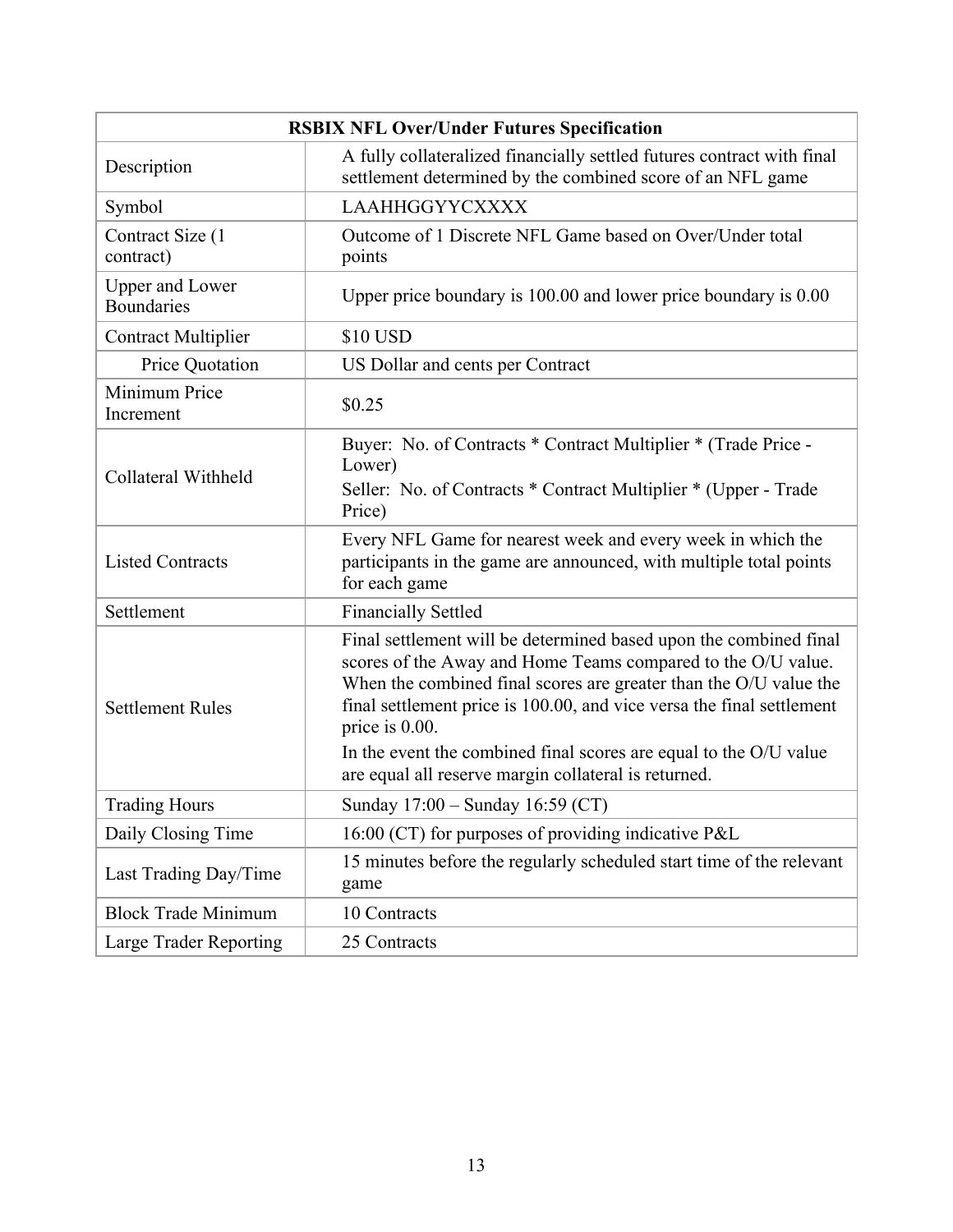| <b>RSBIX NFL Point Spread Futures Specification</b> |                                                                                                                                                                                                                                                                                                                                                                                                                                                              |  |
|-----------------------------------------------------|--------------------------------------------------------------------------------------------------------------------------------------------------------------------------------------------------------------------------------------------------------------------------------------------------------------------------------------------------------------------------------------------------------------------------------------------------------------|--|
| Description                                         | A fully collateralized contract based upon a team to win after their<br>score has been added with a number of points value.                                                                                                                                                                                                                                                                                                                                  |  |
| Symbol                                              | <b>LAAHHGGYYCXXXX</b>                                                                                                                                                                                                                                                                                                                                                                                                                                        |  |
| Contract Size (1 contract)                          | Outcome of 1 Discrete NFL Game based on point spread                                                                                                                                                                                                                                                                                                                                                                                                         |  |
| <b>Upper and Lower</b><br><b>Boundaries</b>         | Upper price boundary is 100.00 and lower price boundary is 0.00                                                                                                                                                                                                                                                                                                                                                                                              |  |
| Minimum unit of trading                             | 1 contract                                                                                                                                                                                                                                                                                                                                                                                                                                                   |  |
| <b>Contract Multiplier</b>                          | \$10 USD                                                                                                                                                                                                                                                                                                                                                                                                                                                     |  |
| Price Quotation                                     | US Dollar and cents per Contract                                                                                                                                                                                                                                                                                                                                                                                                                             |  |
| Minimum tick Increment                              | \$0.25                                                                                                                                                                                                                                                                                                                                                                                                                                                       |  |
| Collateral Withheld                                 | Buyer: No. of Contracts * Contract Multiplier * (Trade Price - Lower)<br>Seller: No. of Contracts * Contract Multiplier * (Upper - Trade Price)                                                                                                                                                                                                                                                                                                              |  |
| <b>Listed Contracts</b>                             | Every NFL Game for nearest week and every week in which the<br>participants in the game are announced.<br>The Point Spread values will be listed in half-point increments $(0.5)$ .<br>The range of contracts listed will include one (1) equal to the national<br>line plus the next five (5) Point Spread values above and below.<br>In the event the national line changes, additional Point Spread values<br>may be listed in accordance with the above. |  |
| Long/Short Direction                                | A long position represents the expectation of the Away Team's final<br>adjusted score to be greater than the Home Team's final score and vice<br>versa for a short position.                                                                                                                                                                                                                                                                                 |  |
| Settlement                                          | <b>Financially Settled</b>                                                                                                                                                                                                                                                                                                                                                                                                                                   |  |
| <b>Settlement Rules</b>                             | Final settlement will be determined based upon the Away Team's final<br>adjusted score, final score plus Point Spread value, compared to the<br>Home Team's final score.<br>When the Away Team's final adjusted score is greater than the Home<br>Team's final score the final settlement price is 100.00, and vice versa<br>the final settlement price is 0.00.                                                                                             |  |
|                                                     | In the event the two scores are equal all reserve margin collateral is<br>returned.                                                                                                                                                                                                                                                                                                                                                                          |  |
| <b>Trading Hours</b>                                | Sunday 17:00 - Sunday 16:59 (CT)                                                                                                                                                                                                                                                                                                                                                                                                                             |  |
| Daily Closing Time                                  | 16:00 (CT) for purposes of providing indicative P&L                                                                                                                                                                                                                                                                                                                                                                                                          |  |
| Last Trading Date/Time                              | 15 minutes before the regularly scheduled start time of the respective<br>game                                                                                                                                                                                                                                                                                                                                                                               |  |
| <b>Block Trade Minimum</b>                          | 10 Contracts                                                                                                                                                                                                                                                                                                                                                                                                                                                 |  |
| <b>Large Trader Reporting</b>                       | 25 Contracts                                                                                                                                                                                                                                                                                                                                                                                                                                                 |  |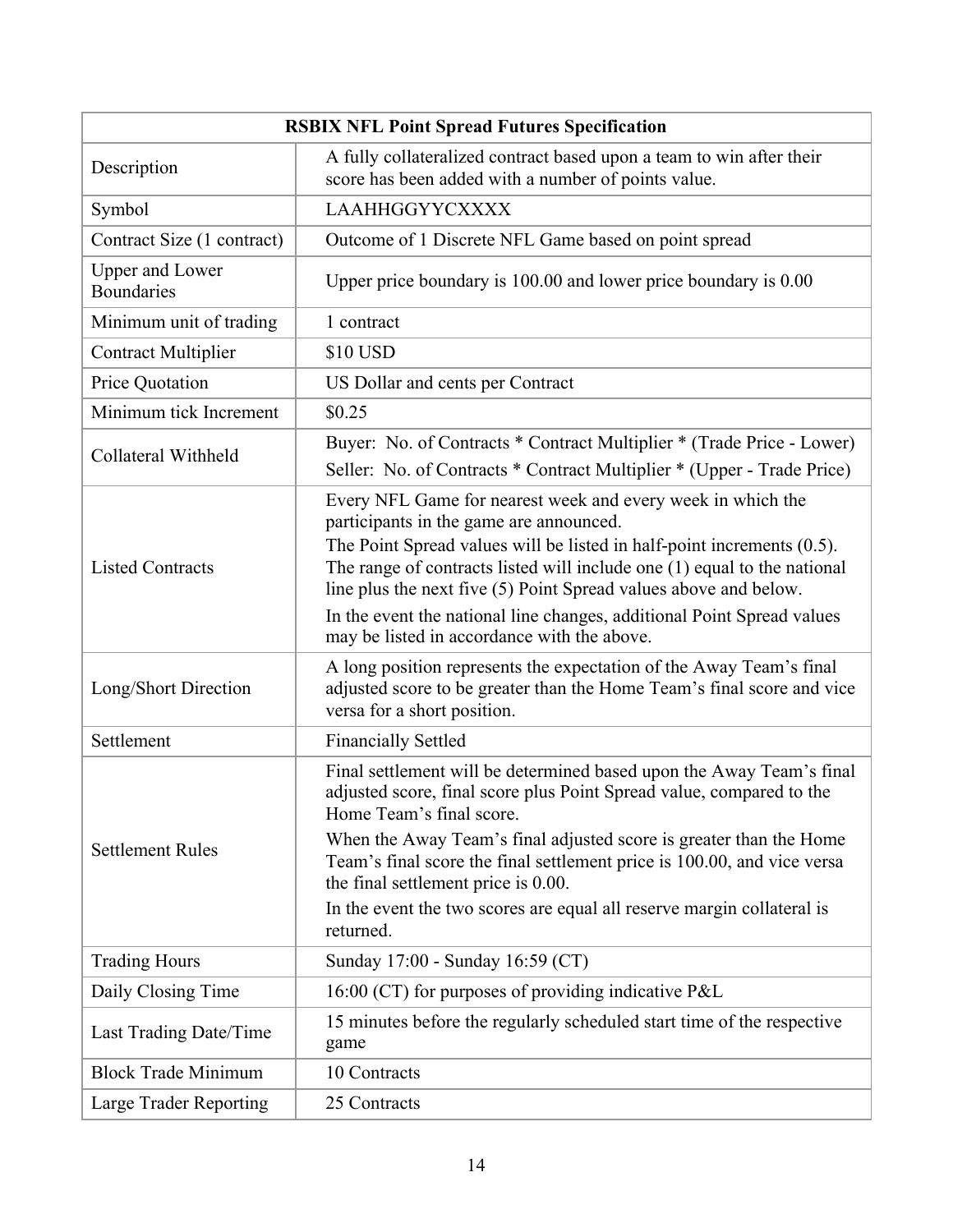### **Exhibit B - Legal Memorandum**

**[Redacted - Confidential Treatment Requested]**